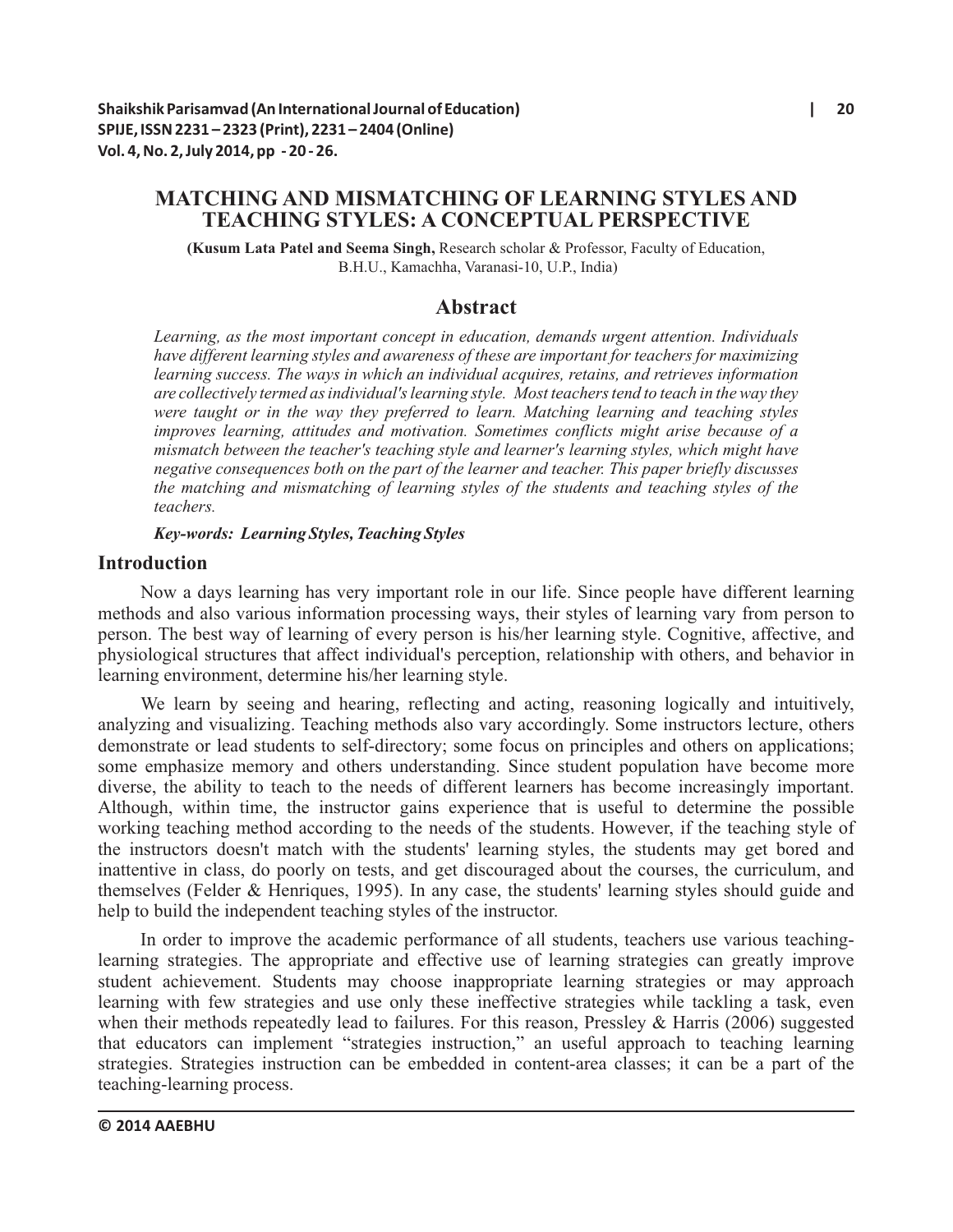#### **SPIJE, Vol.4, No.2, July 2014 | 21**

Personal behaviors and characteristics in the teaching-learning process indicate the way educators teach (Grasha, 1996) and show that various teaching styles exist. Teachers vary in how they manage their classes, how they interact with their students, and how they view their roles as educators. When classroom teachers show learners how to select and use appropriate strategies, they display their own preferred teaching styles. Thus, teaching styles affect not only instructional strategies adopted by teachers but also students' learning abilities. Instead of relying on their preferred teaching style, teachers should understand that one style of instruction may not meet the needs of all students. Students differ in the way they approach the learning process and deal with various learning activities (Callahan, Clark, & Kellough, 2002). One good way to have teachers consider individual learning differences and recognize the need to modify their own teaching style is to have them learn from the student's perspective.

#### **Concept of Learning Styles**

Every individual irrespective of their ability or disability show preference for different learning conditions. These are called learning style or learning preferences. An individual's learning style is the way learner concentrates on, processes, internalizes, and remembers new and difficult academic information or skills. Each individual learn in different ways and that each individual has unique style of learning. Various educationists have defined learning styles differently. Learning styles has been defined as individual differences in the way information is perceived, processed and communicated (Haar, Hall, Schoepp, & Smith, 2002). Learning styles are concerned with differences in the process of learning and the theory centers on the content and products of learning (Silver, Strong & Perini, 1997). They are not fixed throughout life, but develop as a person learns and grows. Learning styles are cognitive, affective, and psychological traits that are relatively stable indicators of how learners perceive, interact with and respond to the learning environment (Keefe & Ferrell, 1990).

The concept of "learning styles" has been explored in several ways by many authors, yet the most representative definitions refer to two essential aspects; Firstly, the learning styles represents an individual's preferred ways of responding (cognitively or behaviouraly) to learning tasks which change depending on the environment or context (Peterson, et al., 2009), and Secondly, the learning styles refers to the idea that individuals differ in regard to what type of instruction is most effective for them (Pashler, et al., 2008). Starting from these two perspectives, it has been noticed that the learning styles represent a complex issue, both for students and teachers. From the students' perspective, the learning style indicates a general preference for learning and encompasses cognitive, affective, psychomotor, and physiological dimensions (Knowles, et al., 2005). On the other hand, taking into account the teachers' perspective, the fact that students have different leaning styles represents a constant challenge, because the optimal instruction presupposes diagnosing individuals' learning styles and tailoring instruction accordingly (Pashler et al., 2008).

David Kolb, a cognitive theorist proposed an experiential learning model of learning style which was built on the view that experiences had a significant role in learning process and the information was formed by changes in experiences. Experience has been defined as individual's objective and subjective interaction with his environment. Kolb believe that the ideas are not constant and non changing factors and they may be formed again for several times by experiences. Kolb (1984) opined that individual learning styles result from a combination of two adjacent mode preferences in the experiential learning cycle and as a whole four styles. Diverger learning style is characterized as the one in which the learner is concerned with divergent ideas and is considered an imaginative learner. Divergers have a strong imaginative ability, are good at seeing things from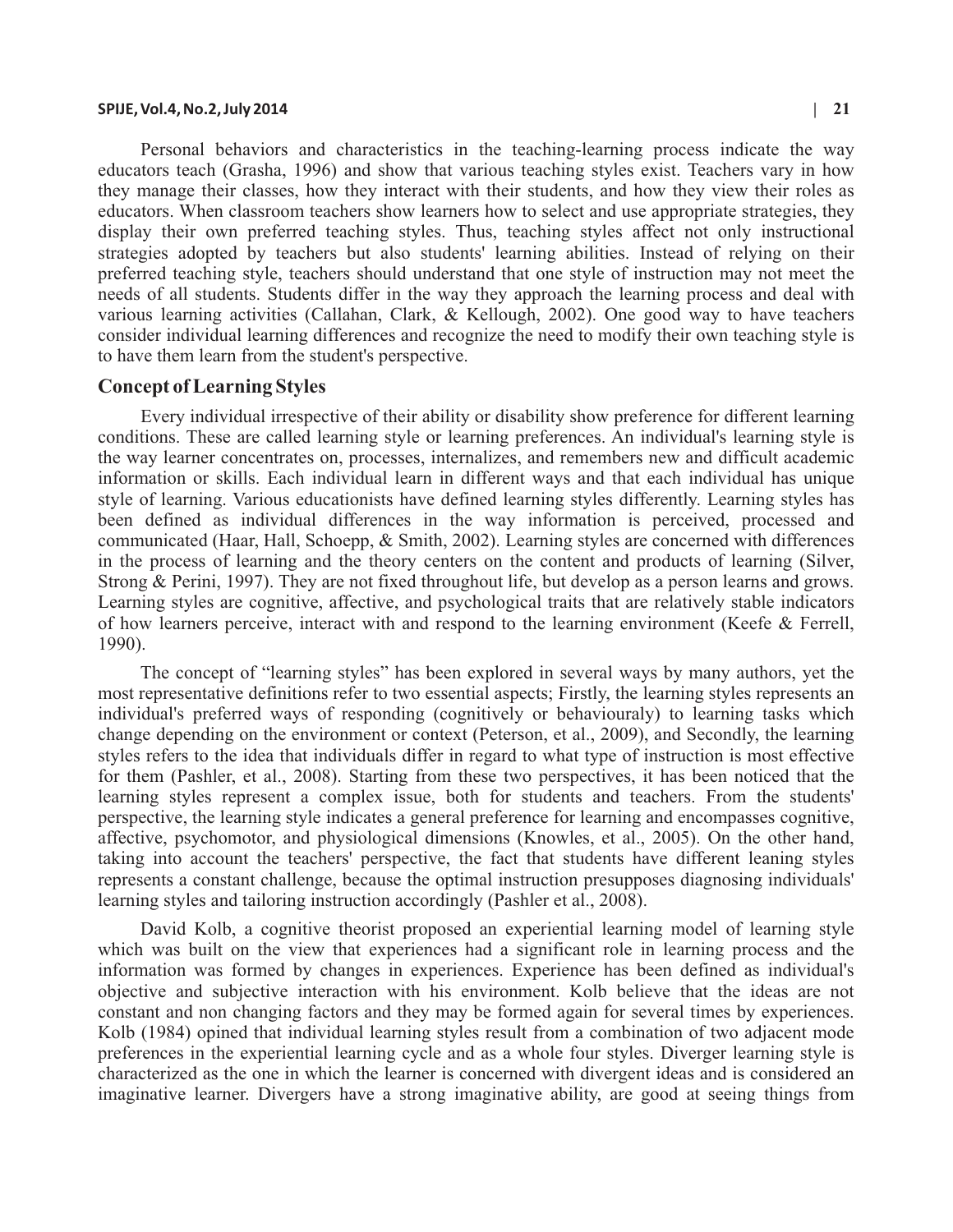different perspectives, are creative and work well with people. Assimilator style learners are less focused on people and more interested in abstract ideas. Assimilators have abilities to create theoretical models, prefer inductive reasoning, and would rather deal with abstract ideas. Converger style is the one in which the learner prefers to deal with technical tasks rather than social issues. Convergers have a strong practical orientation, are generally deductive in their thinking and tend to be unemotional. Accommodator style learners enjoy carrying out plans. Accomadators like doing things, are risk takers, are in here and now, and solve problems intuitively.

Reid (1987) identifies six learning styles i.e.Visual, Auditary, Kinesthetic, Tactile, Group, and Individual, commonly referred as Perceptual Learning Styles. Visual learners prefer seeing ideas in writing. Auditory learners prefer listening. Kinesthetic learners prefer active participation. Tactile learners prefer hands-on work, e.g: handling materials or taking notes. Group learners prefer studying with others. Individual learners prefer studying alone. Gregorc (1979) identifies four learning styles: Concrete-sequential learners prefer direct, hands-on experience, want to order and a logical sequence to the tasks and follow directions well. Abstract-sequential learners like working with ideas and symbols, they are logical and sequential in thinking, and like to focus on the task without distractions. Abstract-random learners focus attention on the people and the surrounding, prefer discussions and conversations that are wide ranging and want time to reflect on experiences. The Concrete-random learners are experimental and risk-takers like to explore unstructured problems and use trial and error to work out solutions.

Dunn and Dunn (1989) suggest that there are five learning style stimuli and several elements within each stimulus: Environmental (sound, light, temperature, and room design), Emotional (motivation, persistence, responsibility, and structure), Sociological (learning alone, in a pair, with peers, with a teacher), Physiological (perceptual, intake while learning, chronological energy pattern), and Psychological processing (global or analytic, hemisphericity and impulsive or reflective). Reynolds (1992) presents a conceptual model for categorizing learning style characteristics. Which includes physical environment needs, social environment preference, time of day, motivation and values, cognitive styles and perceptual preference? Fleming (2001) defines learning style as "an individual's characteristics and preferred ways of gathering, organizing, and thinking about information. VARK is a learning style preference proposed by Fleming which deals with perceptual modes of learning. VARK stands for Visual (V), Aural (A), Read/Write (R) and Kinesthetic (K).

Learning styles, refers to the composite of characteristic "cognitive, affective and physiological factors that serve as relatively stable indicators of how a learner perceives, interacts with and responds to his or her learning environment" (Keefe, 1987). Learning styles are general approaches used by students in order to learn a new subject or to cope with a new problem (Oxford, Ehrman, & Lavine, 1991). Learning style is an individual characteristic way of responding to certain variables in the instructional environment (Lay Cock, 1978). Knowing and understanding learning styles helps individuals learn more efficiently (Silver, Strong, & Perini, 1997). It also allows an individual to capitalize on their strengths and improve self-advocacy skills. Once an individual learning style has been identified using assessment tools, there is a greater appreciation, deeper insight, and a better understanding by professionals of the numerous ways individuals learn.

### **Teaching style**

Teaching style refers to the manner in which a teacher manages instruction and the classroom environment. It focus on teachers and their distinct approach to teaching. Differences in teaching styles may also impact on areas such as classroom arrangements, the organization and assessment of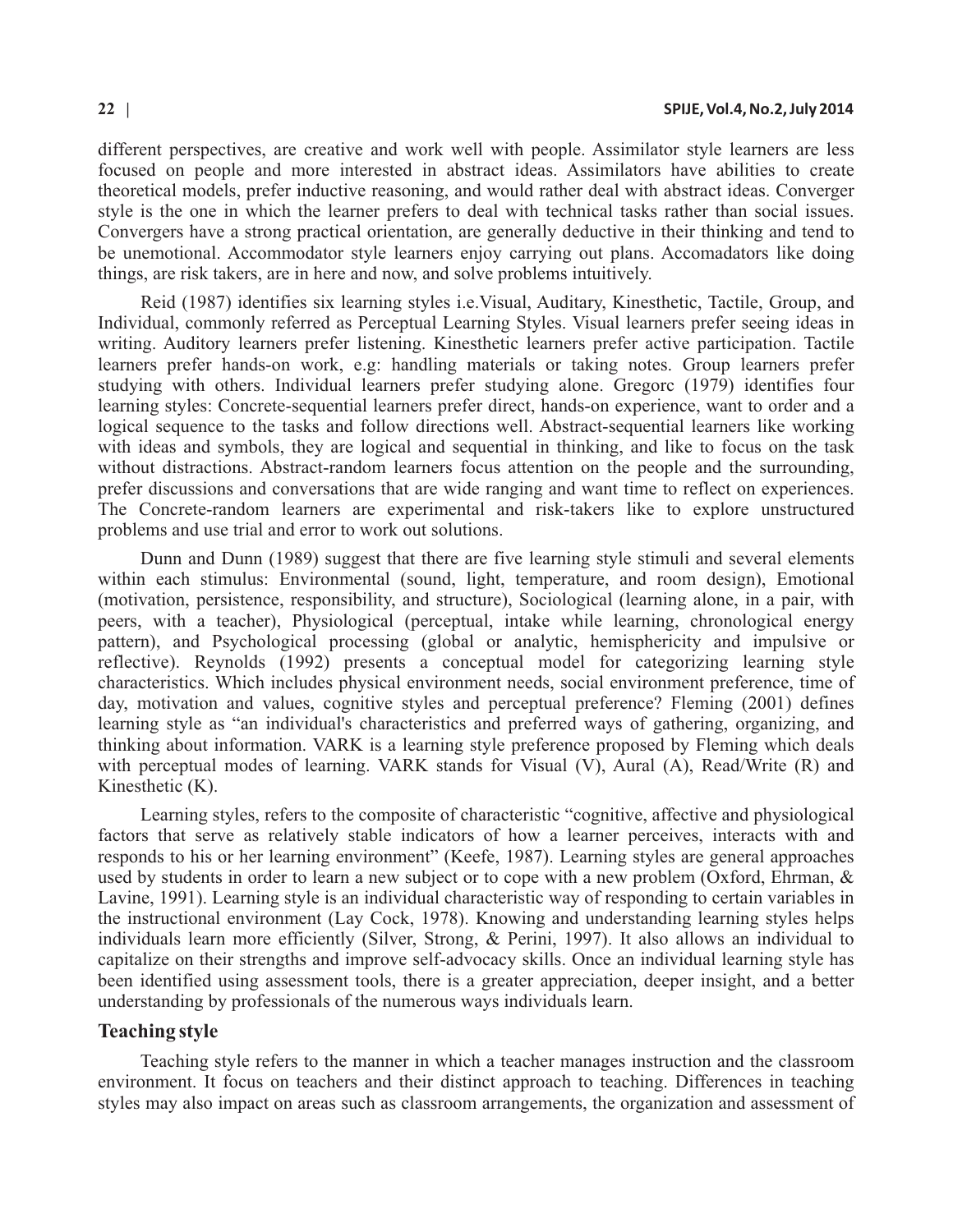#### **SPIJE, Vol.4, No.2, July 2014 | 23**

activities, teacher interactions with students and pedagogical approaches. Butler (1984) defined teaching style as a collection of distinctive behaviors which place "mediation demands" upon the mind qualities of both the learner and the teacher. Gregorc (1979) indicated that a teaching style consists of a teacher's personal behaviors and the media used to transmit data to or receive it from the learner. Teaching style refers to educators'behaviors as they teach in the classroom (Genc  $\&$ Ogan-Bekiroglu, 2004). Gregorc (1985) defined teaching style as a set of attitudes and actions that mediate student learning formally or informally. Teaching styles shape and guide the teachinglearning process, the ways teachers perceive and organize the content to be taught, and influence how they interact with students and how they manage classroom tasks.

A teacher possesses various qualities for effective teaching such as personal and professional qualities. Educators' personal qualities are considered persistent. According to Conti (1989), the overall traits and qualities that a teacher displays in the classroom and that are consistent for various situations can be described as teaching style. Fischer and Fischer (1979) similarly defined teaching style and stated that the teaching style of an instructor might persist even when he or she uses several different teaching techniques and methods.

Most teachers tend to teach in the way they were taught or in the way they preferred to learn. Sometimes conflicts might arise because of a mismatch between the teacher's teaching style and learner's learning styles, which might have negative consequences both on the part of the learner and teacher. For this reason, as Stebbins (1995) asserts teachers should know the general learning style profiles of the whole class, which will enable them to organise and employ instructional materials accordingly. Dunn and Dunn (1979) claimed that teachers' teaching styles correspond to their learning styles. Based on their personal learning experiences, teachers tend to teach students how they themselves learn the best and introduce learning strategies that have benefited their own learning. The same learning strategies, however, may not work well for all of their students. Therefore, they indicated that teachers should adjust their preferred way of teaching to teach each student.

Felder and Henriques (1995) showed that matching teaching styles to learning styles can significantly enhance academic achievement, student attitudes, and student behavior at the primary and secondary school level, and specifically in foreign language instruction. This is not to say that the best thing one can do for one's students is to use their preferred modes of instruction exclusively. Students will inevitably be called upon to deal with problems and challenges that require the use of their least preferred modes, and should be given practice in the use of those modes on a regular basis. However, frustration, and burnout may occur when students are subjected over extended periods of time to teaching styles inconsistent with their learning style preferences. Therefore, effective matching between teaching styles and learning styles can be achieved when teachers are aware of their learners' needs, capacities, potentials and learning style preferences in meeting these needs.

### **Matching and Mismatching of Learning and Teaching Styles**

Recognition of students' learning styles and selection of appropriate teaching strategies accordingly is very crucial for effective teaching. A variety of approaches have been taken in research on a link between students' learning styles on the one hand and teaching styles on the other. Ford and Chen (2001) explored the relationship between matching and mismatching of instructional presentation styles with students' cognitive styles, that is, the area of matching of student and teacher styles. The results suggest that the matched-conditions group had better performance than the mismatched-conditions group only for students.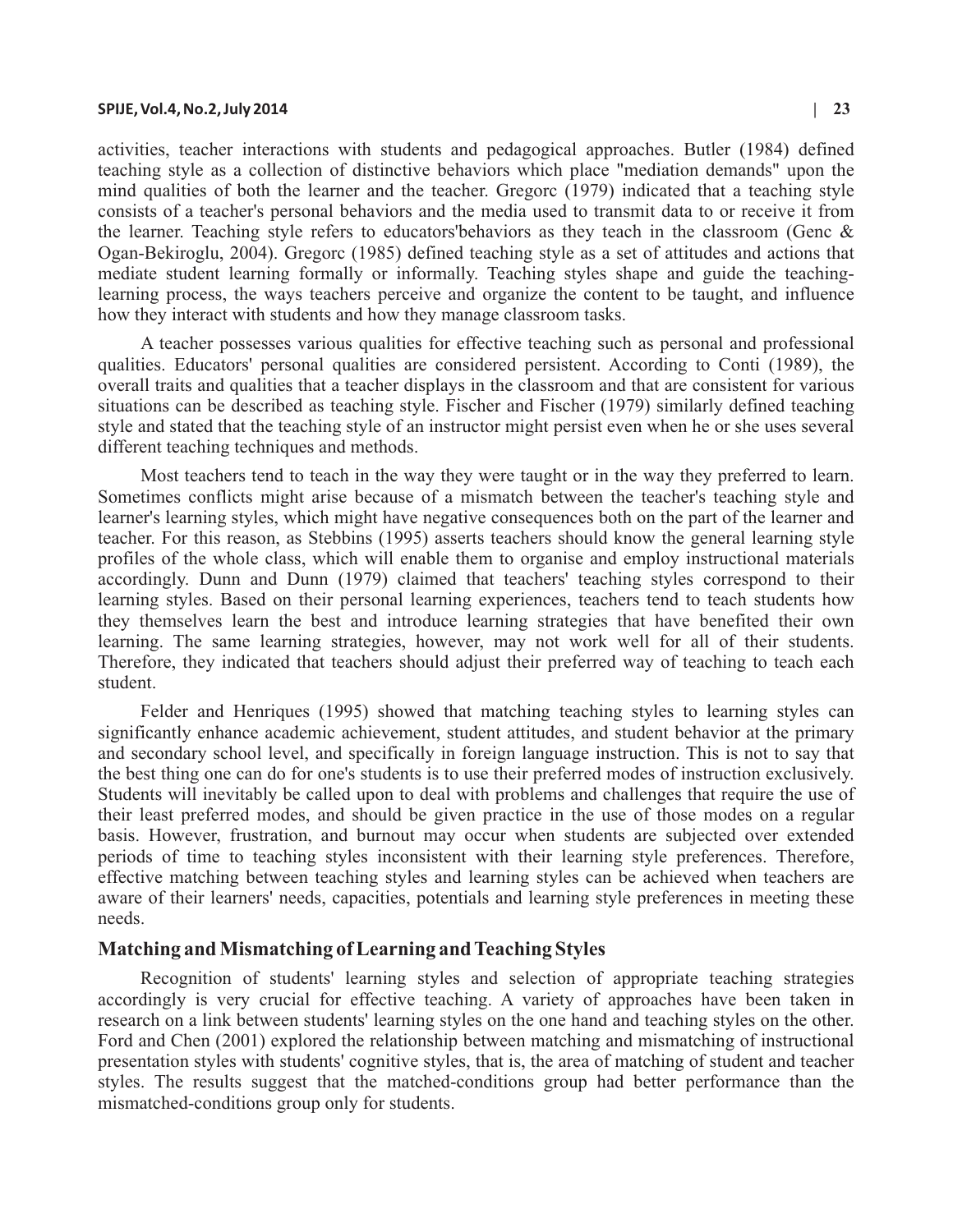Reid (1987) stated that mismatches between learning and teaching styles often occurred and this mismatch resulted in bad effects on students' learning and attitudes to English. Willing (1988) noted that matching learning and teaching styles improved learning, attitudes and motivation. Felder (1995) suggested a method for overcoming the mismatch thus a balanced teaching style was proposed and suggested teachers to try to accommodate all learning styles. Peacock (2001) noted that when there was a match between teacher style and learner style, students were likely to work harder and benefit much more from their EFL (English Foreign Languages) classes. Peacock (2001) also investigated EFL teachers' teaching styles and EFL learners' learning styles at a Hong Kong University. A mismatch was found between both and suggested that EFL teachers should teach in a balanced style in order to accommodate different learning styles.

Zeeb's (2004) indicated that aligning learning styles of students with teaching styles of instructors could lead to an improvement in academic performance. It was also examined how junior high school students learned and how their teachers taught and found that there was a disconnect between students' learning styles and their teachers' teaching styles. Zeeb (2004) used the information obtained from assessing learning and teaching styles to help teachers modify their teaching styles to accommodate varying learning preferences, which resulted in improving students' test scores.

Zhou (2011) explained that a learner's achievement in any class was determined by factors such as the native ability, and the level of congruence between the students' learning styles and the teachers' teaching styles. Matching had a positive impact on the students' outcome and satisfaction whereas mismatching had a negative impact on the students' outcome and this result too many problems in learning (Ford and Chen, 2001).

Dasari (2006) and Moallem (2007) suggest that learners whose learning styles match with the given teaching style tend to retain information longer, retain more positive attitudes toward the subject, and become greater academic achievers than those who experience mismatches. A mismatch condition leads to a grossly inferior performance here learners learn less and express less satisfaction with the effectiveness of the teacher (Jones 1998).

### **Conclusion**

Overall findings have indicated that it is crucial for teachers to know the result of matching and mismatching of the teaching styles of teachers and learning styles of the students. Matching of both enhance academic achievement, better performance student attitude and behavior and motivation. A mismatch between teaching styles of the teacher and learning styles of the learners' results in bad effects on student's learning and attitudes therefore seems to have detrimental effects on attainment, and could either impede or even impair the learning process.

### **References**

- 1. Butler, K.A. (1984). **Learning and teaching style: In theory and practice**. Maynard, MA: Gabriel Systems.
- 2. Callahan, J.F., Clark, L. H., & Kellough, R. D. (2002). **Teaching in the middle and secondary schools(7th ed.).** Upper Saddle River, NJ: Merrill Prentice Hall.
- 3. Conti, G.J. (1989). Assessing teaching style in continuing education. In E. Hayes (Ed.). **Effective teaching styles***,* San Francisco: Jossey-Bass. Pp. 3-16.
- 4. Dasari, P. (2006). **The Influence of Matching Teaching and Learning Styles on the Achievement in Science of Grade Six Learners**. M.Ed. Dissertation, Unpublished.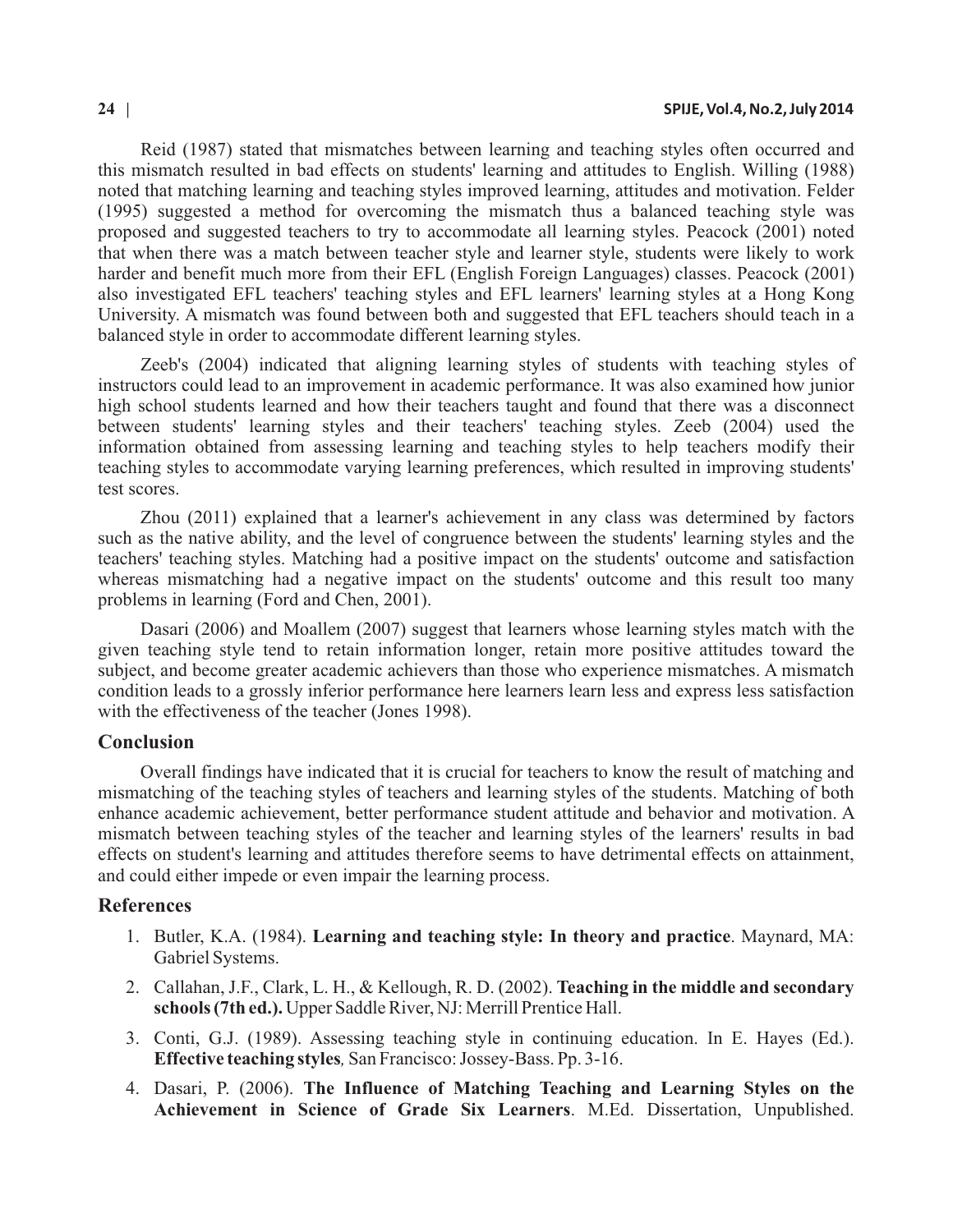Bloemfontein: University of the Free State.

- 5. Dunn, R.S., & Dunn, K. J. (1979). Learning styles/teaching styles: Should they can they be matched? **Educational Leadership, 36**(4), 238-244.
- 6. Felder, R. & Henriques, E.R. (1995). Learning and Teching Styles in Foreign and Second Language Education. **Foreign Language Annals**, 28 (1), 21-31.
- 7. Fischer, B.B., & Fischer, L. (1979). Styles in teaching and learning. **Educational Leadership, 36**(4), 245-254.
- 8. Fleming, N.D. (2001). Teaching and learning styles: VARK strategies. **Christchurch**, New Zeland: N.D. Fleming.
- 9. Ford, N., & Chen, S.Y. (2001). Matching/mismatching revisited: an empirical study of learning and teaching styles. **British Journal of Educational Technology**.
- 10. Genc, E., & Ogan-Bekiroglu, F. (2004). Patterns in teaching styles of science teachers in florida and factors influencing their preferences. Retrieved March 14, 2010, from **http://www.eric.ed.gov/contentdelivery/servlet/ERICServlet?accno= ED490781.**
- 11. Grasha, A.F. (1996). **Teaching with style**. Pittsburgh, PA: Alliance Publishers.
- 12. Gregorc, A.F. (1979). Learning/teaching styles: Potent forces behind them. **Educational Leadership, 36**(4), 234-236.
- 13. Gregorc, A.F., (1985). **Inside Styles: Beyond the Basics**. Massachusetts: Gabriel Systems, Inc.Maynard.
- 14. Haar, J., Hall, G., Schoepp, P., & Smith, D. (2002). How Teachers Teach to Students with Different Learning Styles. **Clearing House**, 75 (3).
- 15. Keefe, J. (1987). **Learning style theory and practice**. Reston, VA: NASSP.
- 16. Kolb, D.A. (1984). **Experiential Learning: Experience as the Source of Learning and Development**. New Jersey: Prentice-Hall, Inc.
- 17. Keefe, J.W., & Ferrell, B.G. (1990). Developing a Defensible Learning Style Paradigm. **Educational Leadership, 48**(2), 57-60.
- 18. Knowles, M.S., Holton, E.F., III, Swanson, R. A. (2005). **The adult learner (6th ed.),** Boston:Elsevier.
- 19. Kolb, D. (1984). **Experiential Learning; Experience as the Source of Learning and Development**. EnglewoodCliffs, NJ: Prentice-Hall, Inc.
- 20. Lay Cock, V.K. (1978). Assessing Learning Characteristics. In Robert M. Anderson et al. (Eds). **Individualizing Materials for Special Children in the Main Stream**, Baltimore University: Park Press.
- 21. Moallem, M. (2007). Accommodating individual differences in the online learning environments: Acomparative study. **Journal of Research on Technology in Education, 40**(2), 217-245.
- 22. Oxford, R.L., M. Ehrman, R. Z. Lavine. (1991). Style wars: teacher-student style conflicts in the language classroom. In Magnan, S.S. (Ed.), **Challenges in the 1990s for College Foreign Language Programs**, Boston, MA: Heinle & Heinle.